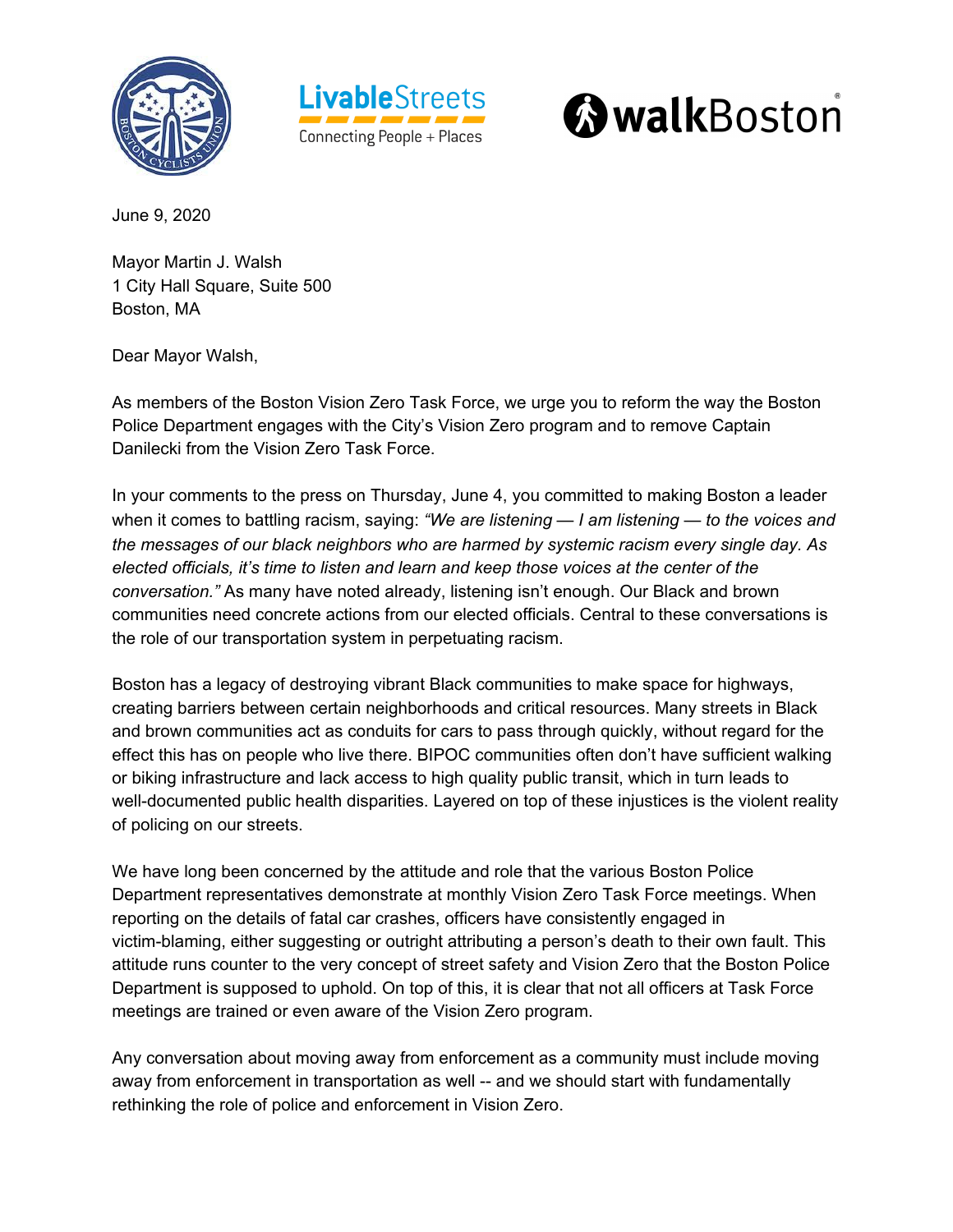- **Remove police enforcement as a tenet of Vision Zero effective immediately.** Law enforcement nationwide often make race-based stops and searches which further inflict harm, violence, and trauma in communities of color.
- **Instead of relying on police, use automated enforcement to address speeding, which is the cause of most fatal crashes.** We are calling on you to champion state legislation that would allow automated enforcement explicitly built on equity principles (see attached FAQ for more details).
- **Work with the City Council to pass an ordinance banning facial [recognition](https://www.boston.gov/sites/default/files/file/2020/06/Docket%20%230683.PDF) [technology](https://www.boston.gov/sites/default/files/file/2020/06/Docket%20%230683.PDF) in Boston communities.** This would also establish necessary civil liberty protections for the use of automated enforcement in the future.
- **Ensure adequate long term funds for crash data collection and analysis.** It is shameful that it took two years of advocacy from our organizations and several City Councilors to secure funding for a single civilian research and crash data analyst position within BPD after grant funding for the position ran out.
- **Reduce the BPD budget and reallocate resources for social programs designed to strengthen communities**. Follow the calls from organizations such as the Muslim Justice League, Families for Justice as Healing, Youth Justice and Power Union, and others.
- **Create a diversion program for any nonviolent traffic- and transportation-related infractions.** For example, the City can provide front and rear lights to cyclists who may be traveling without them after dark or offer educational opportunities in lieu of fines for other similar minor and non-violent offenses.

And lastly, in addition to changing the relationship between streets, enforcement, and Vision Zero, we are calling on you to condemn the actions of Captain Danilecki, who currently serves as the BPD designee on the City's Vision Zero Task Force.

Captain Danilecki's violent actions against protestors exercising their right to gather peacefully at a white supremacist rally in Boston on August 31, 2019 are well-documented. More recently, Captain Danilecki was filmed acting in an aggressive, escalatory, and unacceptable manner towards peaceful protestors on May 31, 2020.

We understand there has been at least one formal complaint filed with the BPD internal affairs division based on a video of Captain Danilecki's behavior from that recent demonstration, and we hope that he is held accountable through that process. In the meantime, we are calling for the immediate removal of Captain Danilecki from the Vision Zero Task Force. It is unacceptable for an officer who engages in brutal tactics against civilians to be the liaison between BPD and those of us who are fighting to make our streets safer.

We believe Boston is capable of achieving zero traffic fatalities and serious injuries on our streets. However, we will not have achieved our goal of safe streets if officer-initiated enforcement remains a tenet of Boston's Vision Zero Action Plan, and furthermore, if Boston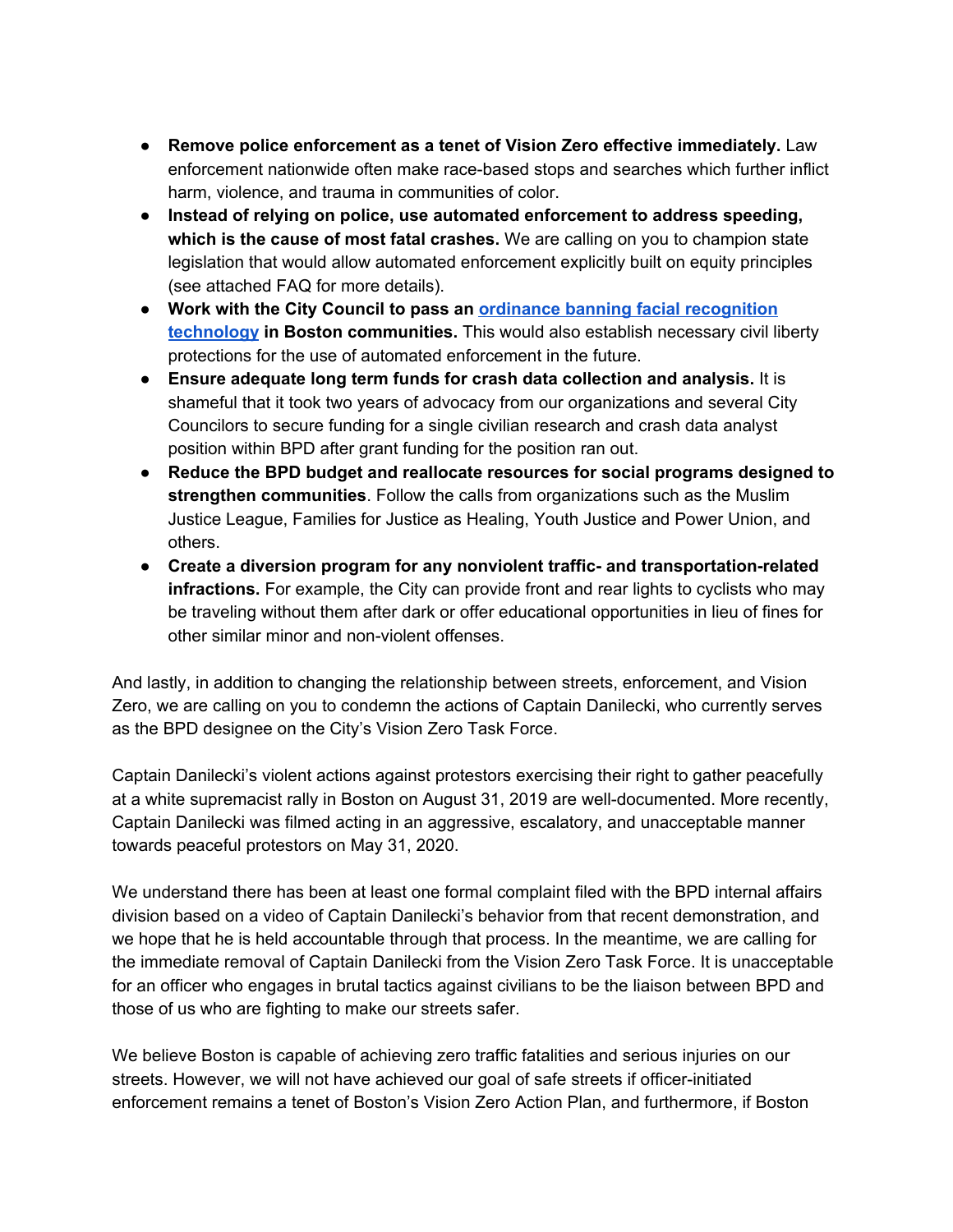police officers are not held accountable for engaging in racist and aggressive tactics. We hope you agree and will take immediate action.

Sincerely,

Becca Wolfson, Boston Cyclists Union Stacy Thompson, LivableStreets Alliance Stacey Beuttell, WalkBoston

Cc: Chief of Streets Chris Osgood, Transportation Commissioner Greg Rooney, Chief of Police William Gross, Boston City Council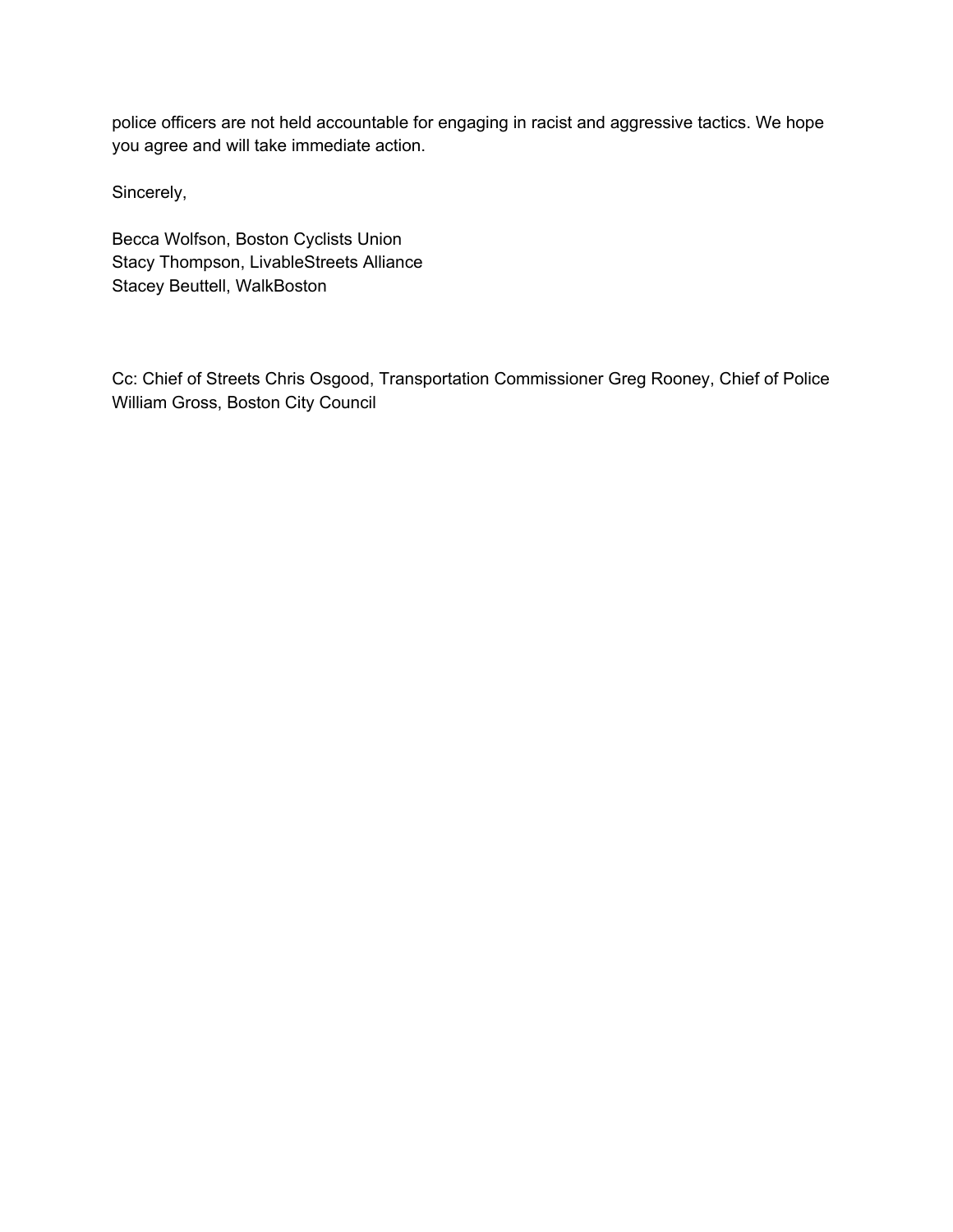

Connecting People + Places

Traffic Enforcement + Automated Enforcement LivableStreets Alliance | April 2019

# **Background**

When employed properly, automated enforcement has been shown to effectively reduce unsafe driving behavior, the number of crashes, and the severity of crash injuries. This approach also de-emphasizes officer-initiated traffic stops that cause concern about racial profiling. Automated enforcement can be a key tool in the City of Boston's Vision Zero strategy, however, as state legislation currently stands, the City of Boston is not able to employ this technology. There is interest and momentum on this issue at the community level and from elected officials in Boston. There is also active movement in the State House to pass legislation that would allow cities and towns to opt into an automated enforcement program.

In the US:

- Red light camera programs exist in 388 municipalities in the US and speed camera programs exist in 137 municipalities in the US as of February 2019 [\(IIHS](https://www.iihs.org/iihs/topics/laws/automated_enforcement?topicName=red-light-running#map))
- Black drivers are up to five times as likely as white drivers to be stopped and searched while driving in the US, even though police find illegal items less often in black drivers' vehicles ([New York Times\)](http://www.nytimes.com/2015/10/25/us/racial-disparity-traffic-stops-driving-black.html)

Locally:

- There has been a drop in the number of traffic violation citations in MA over the last few years, including in Boston -- as well as across the country (Mass EOPSS)
- There is evidence of black drivers being stopped and searched more often than white drivers under the MA State Police, and evidence of racial profiling via traffic stops in 68% of law enforcement agencies in MA [\(WCVB](https://www.wcvb.com/article/black-hispanic-drivers-searched-more-often-than-white-drivers-data-shows/13532030))

### **Advantages of automated enforcement**

- Photo enforcement is effective at reducing dangerous behavior, the number of crashes, and severity of injuries (Various, [MassDOT Lit Review\)](https://docs.google.com/spreadsheets/d/1bE6Y2f7JTi9Je-58W0rQytbRZwEVtwjuEt41uJG2-dw/edit?usp=sharing)
	- Speed cameras have been found to significantly reduce speeding and the number of crashes resulting in death or serious injury
	- Red light cameras have been found to reduce crash severity (many reports attribute a decrease in right-angle crashes, which are more likely to result in death or serious injury -- but an increase in rear-end crashes, which are less severe)
- Allow for increased safety for law enforcement officers by implementing cameras in areas where traditional traffic stops are dangerous or infeasible due to roadway design
- Ability to continuously enforce the speed limit and stopping at red lights
- Can reduce traffic congestion sometimes caused by driver distraction around traffic stops
- Alternatively to law enforcement officers conducting traffic stops, cameras are not subject to implicit bias or racial profiling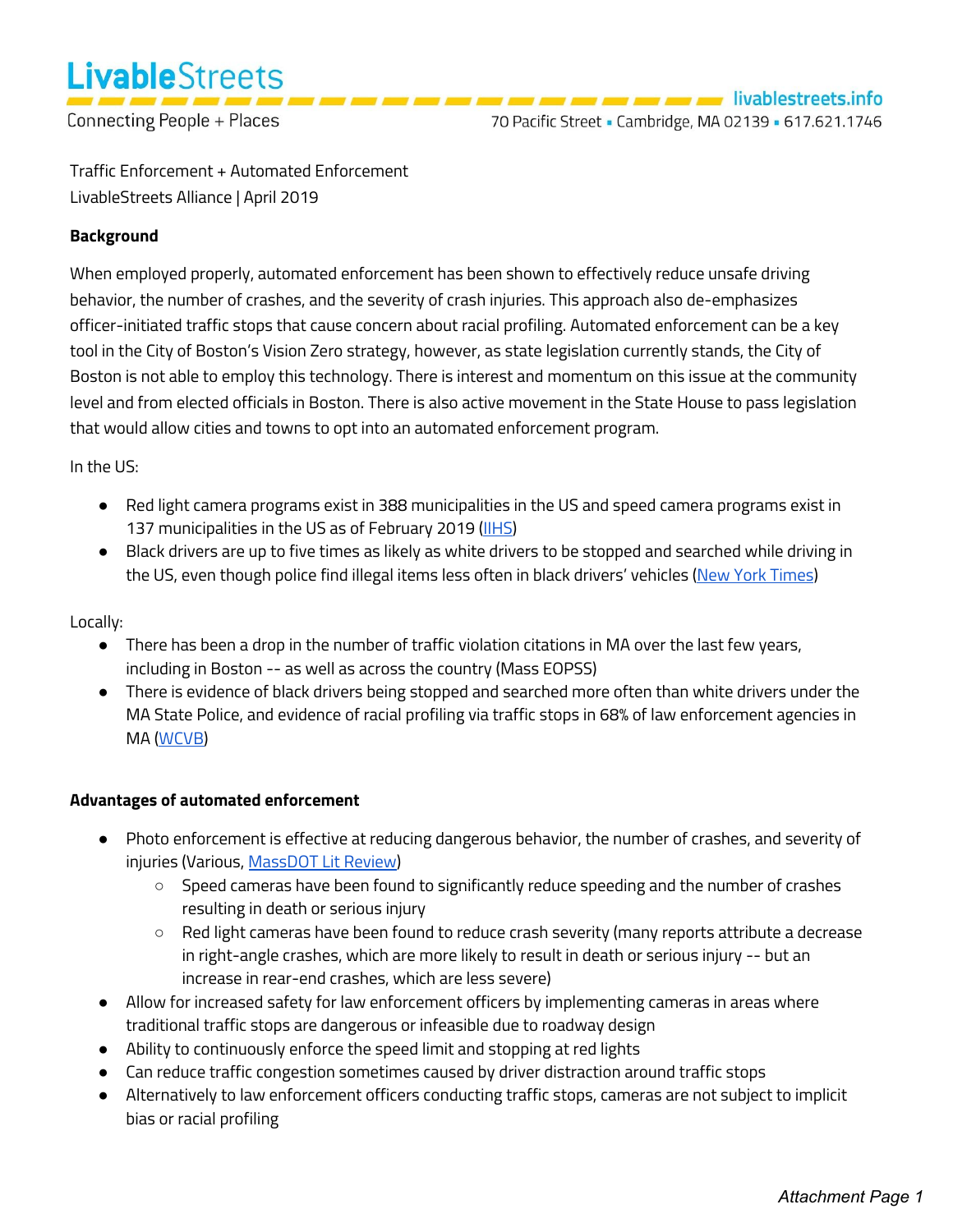#### **Concerns around automated enforcement**

- **Contract issues** -- corruption around the contract with the camera company; concern that camera programs are being implemented just to bring in revenue; lack of oversight of camera equipment and functionality
	- Ex. Bribery scandals in Chicago (Chicago Tribune) and Florida (Tampa Bay Times)
- **Privacy / surveillance** -- concern that this is another way for the government to monitor citizens; concern that camera data can be subpoenaed to prove someone's location at a certain time
- **Constitutionality** -- concern about due [process and how](https://www.chicagotribune.com/news/ct-red-light-camera-ticket-spikes-met-20140717-story.html) hearings ar[e administered](https://www.tampabay.com/news/politics/stateroundup/lawmaker-calls-for-state-investigation-into-red-light-camera-company/2237388)
	- Ex. Red light camera program was rolled back in New Miami, OH (Dayton Daily News)
- **● Equity**
	- Concern about where cameras will be placed i.e. that communities of color or low-income communities could be targeted
		- Ex. DC's camera placement in majority communities of color and low-income communities, though unclear if the ticketed drivers live in those communities (DC Policy Center) (WAMU)
		- Note: this is an important issue because many communities of color/ low-income neighborhoods suffer from higher crash and fatality rates (Streetsblog)
	- Fines
		- Fines can be an undue burden on low-income people
		- For people who have unstable housing, they may never ge[t the notice i](https://nyc.streetsblog.org/2016/03/09/racial-inequity-in-traffic-enforcement/)n the mail

### **Best practices for automated enforcement**

- We have incorporated best practices into the legislation sponsored by Senator Brownsberger (S.1376), that address many of the concerns above. To learn more about that legislation, please review our **An Act relative to automated enforcement FAQ/Summary (attached)**
	- Note: Mayor Walsh has also put forth automated enforcement legislation via Senator Nick Collins (S.2045/H.2971). We believe this bill is too incremental, as it would only allow implementation on school buses and for 'blocking the box' violations.

### **Further Reading/ Resources:**

- Preliminary Literature Review from MassDOT's Research Team in the Office of Transportation Planning conducted about automated speed enforcement per their Draft Statewide Pedestrian Plan Initiative 3-3. "Initiate a research project that examines the benefits and impacts of automated speed enforcement."
- FAQ/Summary of automated enforcement legislation (S.1376 Brownsberger) supported by the Massachusetts Vision Zero Coalition (PDF -- attached)
- Good overview of racial equity issues associated with Vision Zero/ traffic enforcement (CityLab)
- Good overview of some 'equitable solutions' to racial inequity in traffic enforcement (Streetsblog NYC) ● The Policy of Enforcement: Red Light Cameras and Racial Profiling - Study showing that although
- citations from the red light cameras are issued to a disproportionate number of minorities, based on the racial composition of the surrounding location the racial composition of the violator is consistent with the racial composition of the block group in which they reside. (Chicago Tribune)